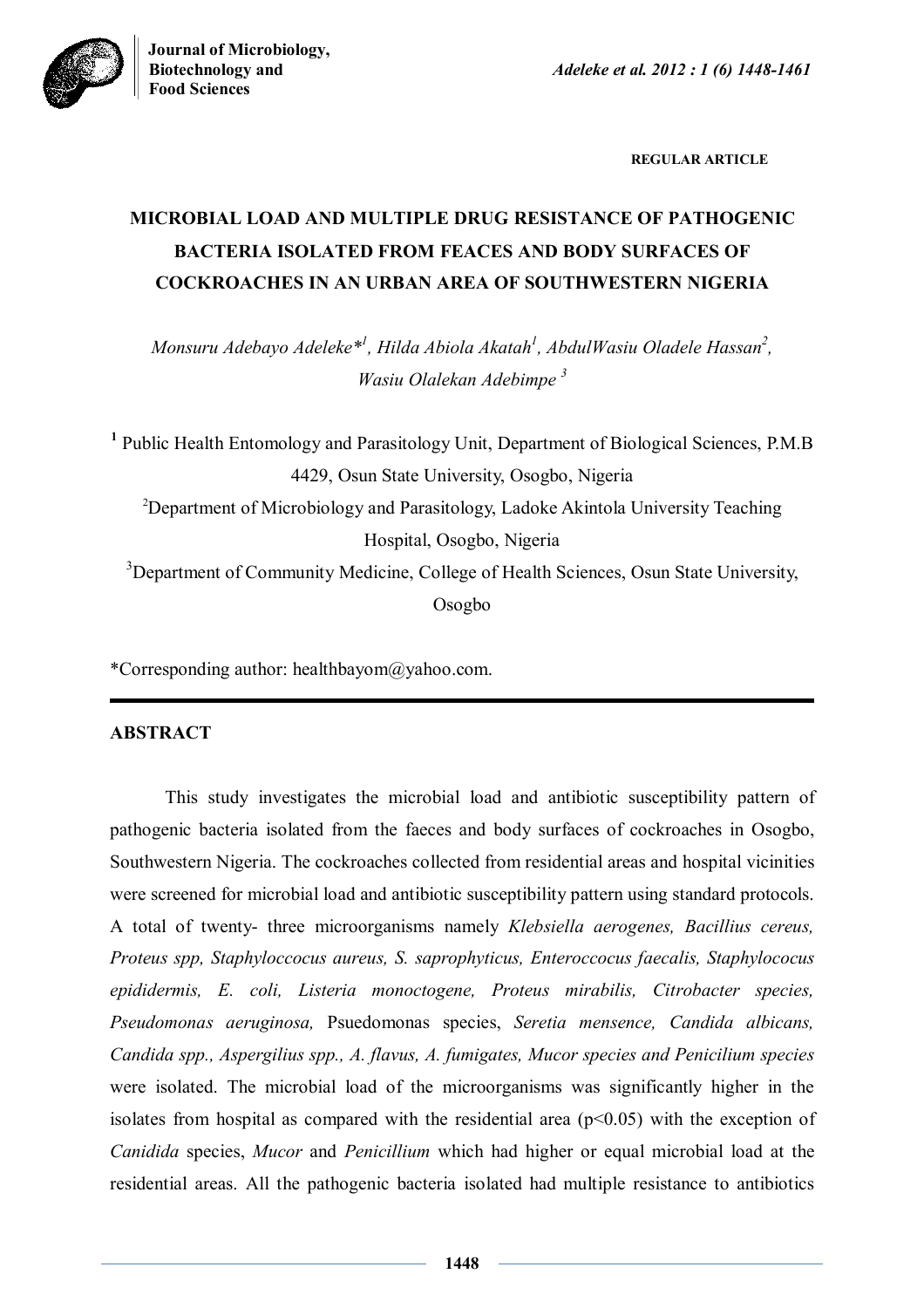most importantly, Ampicillin, Augumentin, Amoxicillin and Septrin (30μg). Efforts geared towards controlling the insects will be indispensable in curbing the wide spread of multi-drug resistant pathogens in the study area.

**Keywords:** cockroaches, microbial load, antimicrobial, multi-drug resistance, Nigeria

## **INTRODUCTION**

Antimicrobial resistance of pathogenic microorganisms has assumed a worrisome dimension with recent trend of resistance of pathogenic bacteria to common antibiotics. This increase in antibiotic resistance was premised on the drug pressure as a result of abuse of common antibiotics by the users and uncomplimentary fake drugs in circulation **(Ehinmidu 2003, Tachebe** *et al***., 2006, Oleghe** *et al.***, 2011)**. The unwholesome behaviour has led to the genetic response of the microorganisms to microbial therapy which has now become an issue mitigating the control of pathogenic microorganisms in different parts of the world **(Oleghe** *et al.***, 2011).**

It has most often been assumed that the drug resistance in clinical isolates usually results from the contamination of resistant bacteria from the drug pressurized environment **(Oleghe** *et al.,* **2011).** The bacteria contaminant could be from water, food or contact with the vectors harbouring the pathogens. Cockroaches stay in filthy environments in the house, shops and even hospitals where both clinical and environmental samples coincide **(Fortedor**  *et al***., 1992)**. Therefore, their roles in promoting drug resistance in pathogenic microorganisms cannot be overlooked.

Though, previous studies have implicated cockroaches as potential carriers of microorganisms and drug resistant microbes in different parts of the world **(Cloarec** *et al***., 1992; Fortedor** *et al***., 1999; Padro** *et al***., 2002; Tatfeng** *et al***., 2005; Tachebe** *et al***., 2006)**  there was little or no information on anti-microbial susceptibility status of the microorganisms harboured by the cockroaches in Osogbo in particular and Nigeria in general.

The objective of the present study was to investigate the microbial load and antimicrobial susceptibility of pathogenic bacteria isolated from the feaces and cockroaches in Osogbo, Southwestern Nigeria.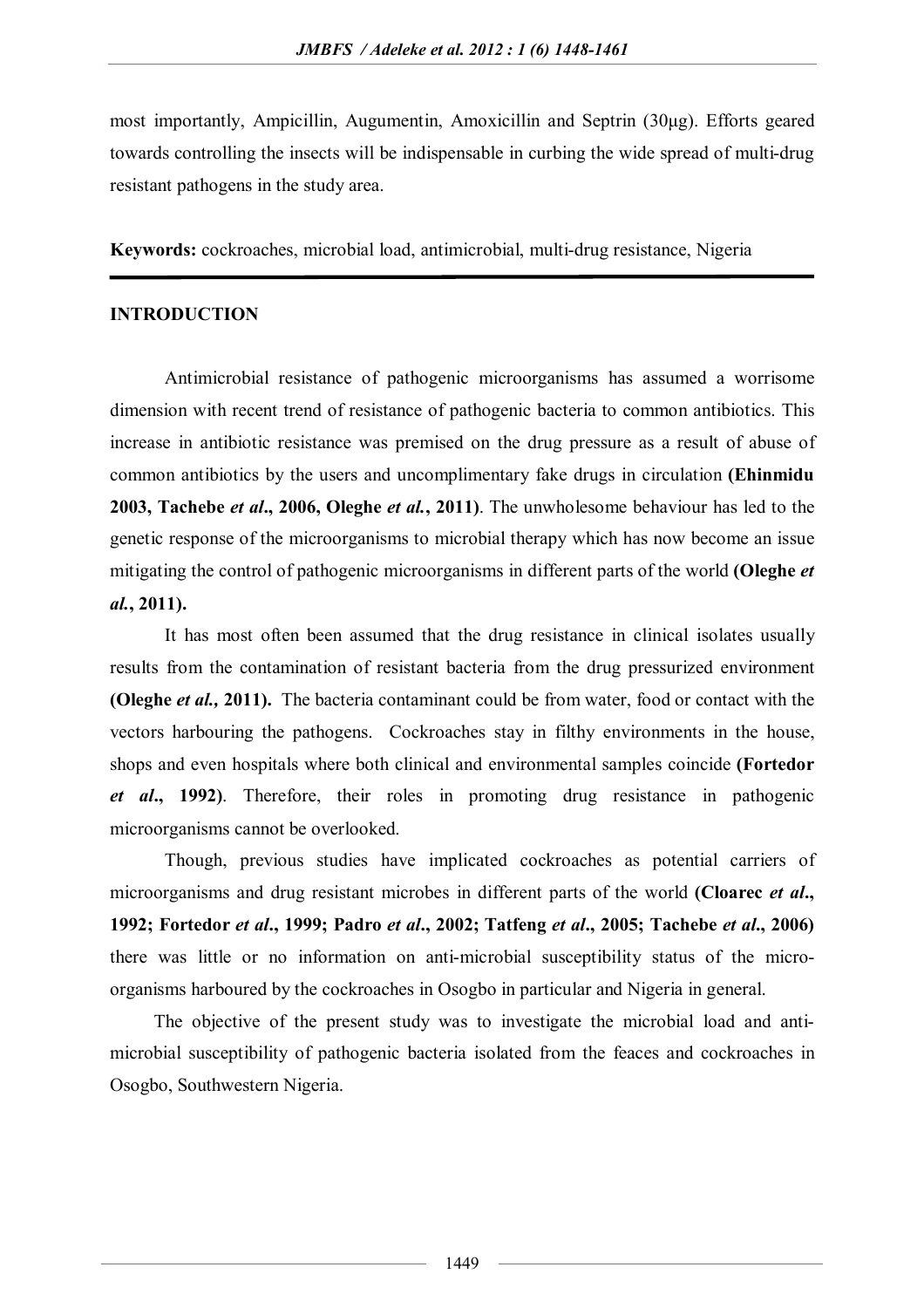## **MATERIAL AND METHODS**

## **Collection of cockroaches**

The study was carried out in Osogbo, Osun State Nigeria. Osogbo lies latitude of  $7^{\circ}49'$ N and a longitude of  $4^{\circ}37'E$ . The faeces and body surfaces of cockroaches collected from four randomly selected residential areas and two hospital vicinities; Ladoke Akintola University Teaching Hospital Osogbo and State Hospital Asubiaro between November 2011 and February 2012 were screened for microbial load and susceptibility pattern to antibiotics. The cockroaches were trapped with sterile hand gloves and transferred to sterile universal containers. The cockroaches were kept in the bottles until they defeacate. The cockroaches and the feaces were then transferred to separate sterile universal bottle for analysis.

#### **Screening for pathogenic organisms**

The cockroaches and the feaces were kept in the universal containers and 2ml of sterile normal saline (0.9%) was added to the universal containers and vigorously shaken for 2 minutes. 0.01ml of the sample was then taken from each container and cultured on the MacConkey , Sabouraud's dextrose agar and chocolate agar plate and incubated overnight at  $37^{\circ}$ C.

## **Identification of bacteria**

The colonies were identified by standard bacteriological procedures; macrosopic morphology, biochemical and gram staining in accordance with **Cowan and Steel (1975)** .

#### **Gram stain**

Gram's stain was performed to determine if the organism is gram negative or gram positive. The staining was performed on the isolates according to the known procedures. A smear of the test organism was made on a clean slide, dried and covered with crystal violet for 30-60 seconds. It was washed off with clean water and covered with Lugol's iodine for 30-60 seconds and washed off with clean water. The slide was decolourized with acetone-alcohol, and washed immediately with clean water and covered again with neutral red stain for 2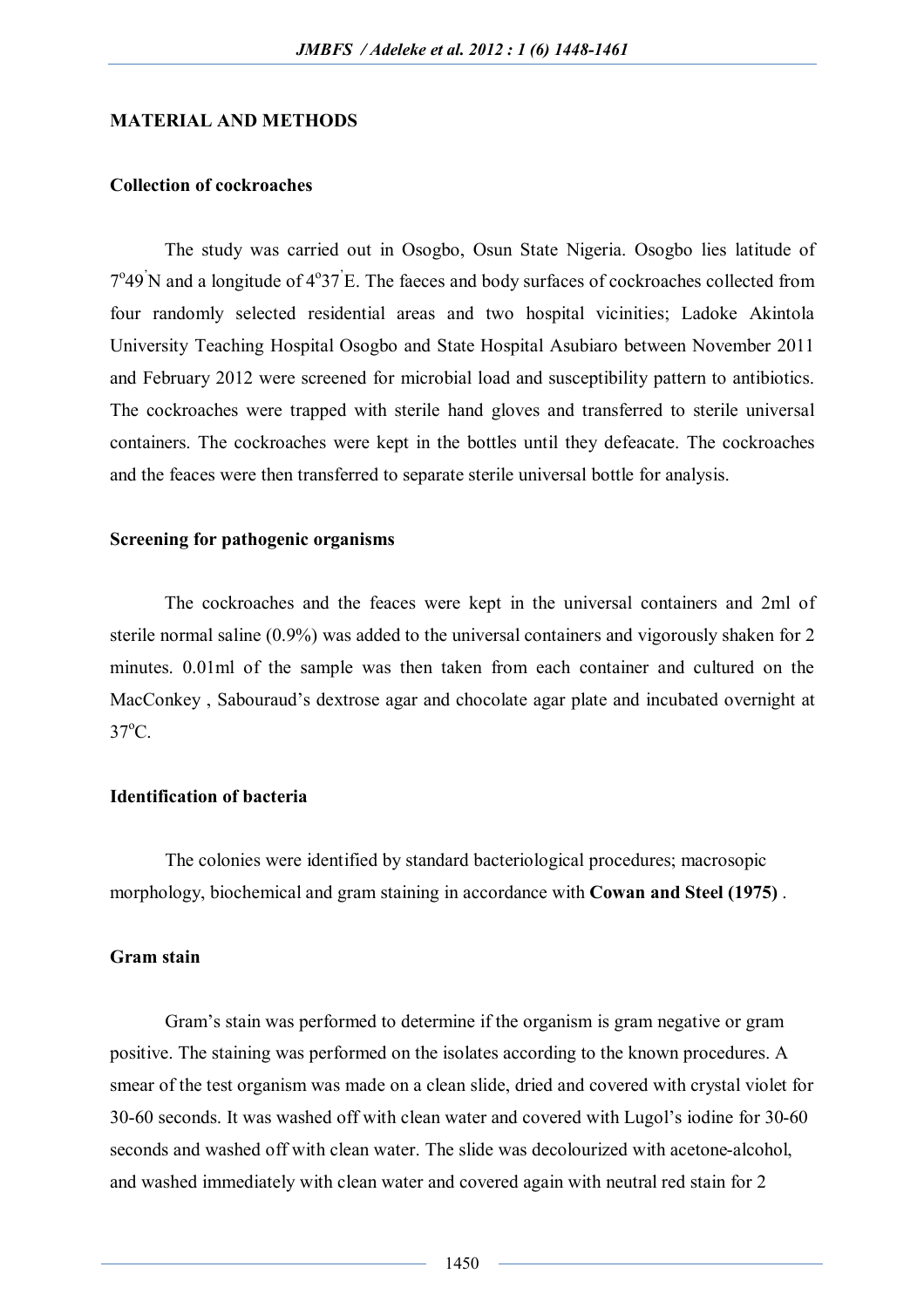minutes, and washed off with clean water.The back of the slide was wiped clean and placed in a draining rack for the smear to air dry. The slide was examined microscopically with the oil immersion lens after the application of the oil on the slide. Gram positive bacteria gave a dark purple colour while gram negatives give a red colour.

#### **Biochemical tests**

Several biochemical tests were performed on the isolates for identification purposes as described by **Baron and Finegold (1990)**. The catalase test was done to differentiate the bacteria that produce the enzyme catalase, such as staphylococci from the non-catalase producing bacteria such as streptococci. Citrate utilization test was done to identify enterobacteria, the test is based on the ability to use citrate as its only source of carbon. Using Simmon's citrate agar, slopes of the medium was prepared in bijou bottles as recommended by the manufacturer. With the aid of a sterile straight wire, the slope was streaked with a saline suspension of the test organism, and the butt was stabbed.

It was incubated at  $35^{\circ}$ C for 48 hours. A bright blue colour in the medium indicates a positive citrate test (e.g *Klebsiella pneumoniae*), while no change in the colour of the medium gives a negative citrate test (e.g *E.coli*). Coagulase test was done to identify *S.aureus* which produces the enzyme coagulase. A drop of distilled water was placed at the end of a slide, a colony of the test organism is emulsified on it to make a suspension. A loopful of plasma was added to it and mixed gently, presence of clumping within 10 seconds indicates the presence of *S. aureus*, while absence indicates presence of *E.coli* or *S.epidermidis*. Oxidase test was used to identify *Pseudomonas, Neisseria, Proteus, Brucella* and *Pasteurella* species. A piece of filter paper was placed in a clean sterile petri dish, and 2 or 3 drops of freshly prepared oxidase reagent was added to it. Using a piece of stick, a colony of the test organism was smeared on the filter paper. A blue-purple colour within 10 seconds shows an oxidase positive test. Urease test was done to differentiate enterobacteria, e.g *Proteus* strains **(Chaichanawongsaroj** *et al***.,2004)**. The test organism is inoculated in a bijou bottle containing 3ml sterile Cristensen's modified urea broth and incubated at  $35-37^{\circ}$ C for 3-12hours. A pink colour in the medium gives a positive test result **(Baron and Finegold, 1990).** Other biochemical tests for detection and identification of various types of bacteria encountered in this study include; carbohydrate utilization tests (sugar test). - lactose , sucrose , mannitol , maltose , xylose and dextrose, indole test, methyl red test ,voges proskuer test, triple sugar iron test, lead acetate test, mannitol motility test, oxidation - fermentation test, and amino acid degradation test. The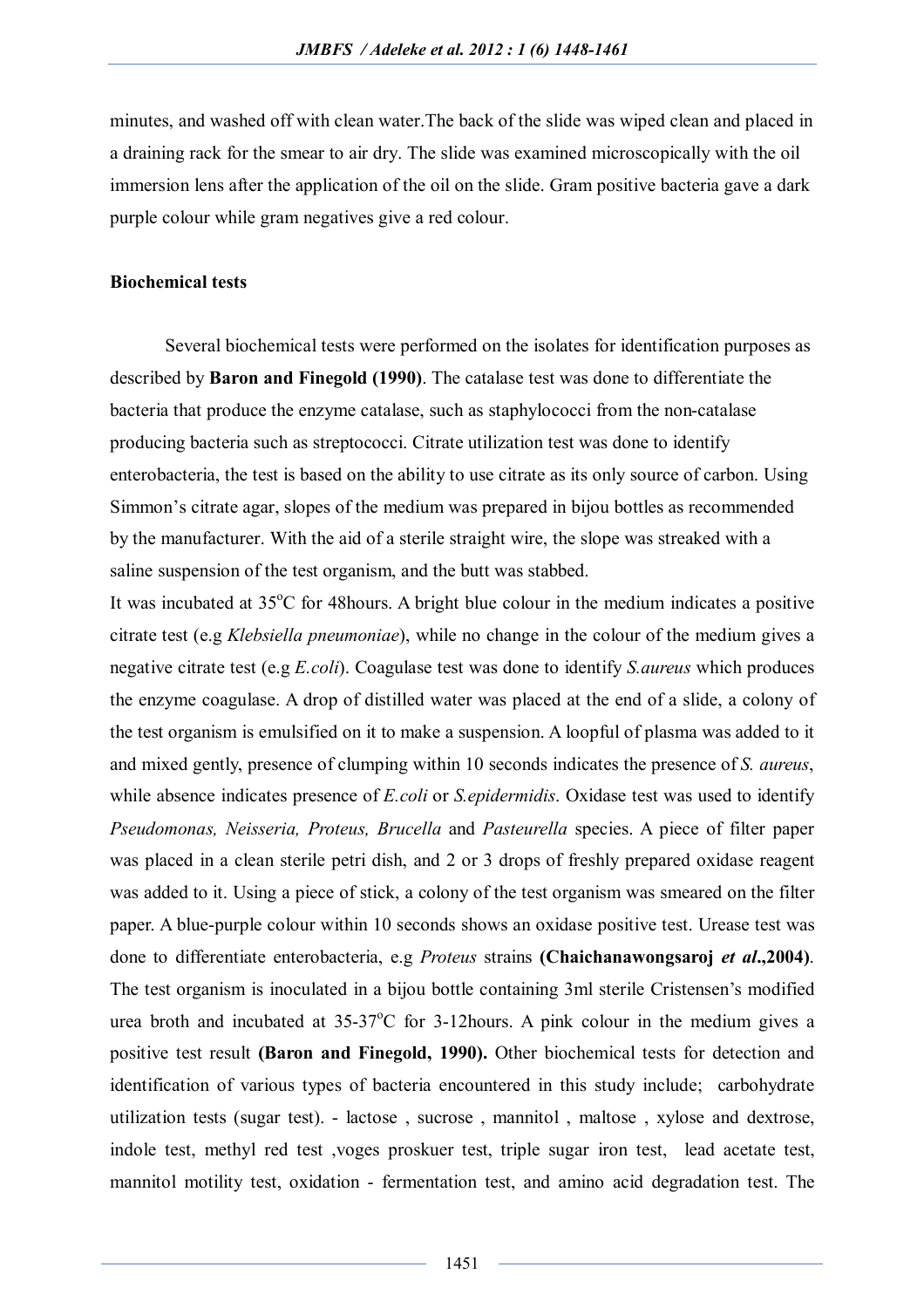enterobacteriaecae group and other group of bacilli were identified in accordance with their characteristics by comparing with standard table **(Chaichanawongsaroj** *et al***.,2004).**

## **Fungi identification**

The fungi isolates were identified by microscopic examination of the actively growing mould using morphological characters such as, the absence or presence rhizoid, colour, and micro-morphology of their sporulating structures and conida **(Evans and Richrdson, 1989**; **Onions,** *et al***., 1991).**

## **Total viable count**

A ten-fold dilution was carried out on each suspension to determine the total viable count of each cockroach using the pour plate method counts were made on plates showing discrete colonies. A quantitative analysis of bacteria was calculated as described by **Salehzadeh** *et al***., (2007)**. The overall load of bacteria carried by each insect was counted and expressed as colony forming unit (c.f.u).

#### **Antibiotic sensitivities of isolated pathogenic bacteria**

The Bauer-Kirby procedure was performed on the identified isolates using nutrient agar plate and antibiotic discs containing chloramphenicol, 30μg; septrin, 30μg; sparfloxacin, 10 μg; ciprofloxacin, 10 μg; amoxacillin, 30 μg; augmentin, 30ug;streptomycin, 30 μg; gentamicin 10 μg; pefloxacin, 30 μg; ofloxacin 10 μg; ; ampicillin/ cloxacillin, 30μg; ofloxacin, 5 μg; erythromycin, 10μg;gentamicin, 10 μg; ciprofloxacin, 5 μg; clindamycin, 10 μg; cephalexin,30 μg; Flucloxacillin 30 μg; augumentin, 30 μg; and Septrin, 50μg. Inhibition diameters were measured and the zone of inhibition generated by each antibiotic disc was grouped susceptible or resistance by comparing the measured diameter with the standard given in the manufacturer's instruction. These antibiotics were tested with 0.1ml of 0.5McFaland standard of overnight pure culture of *E.coli ATCC 2592* as control organism for the sensitivity as described by Bauer-Kirby **(Thomas** *et al***., 2012).**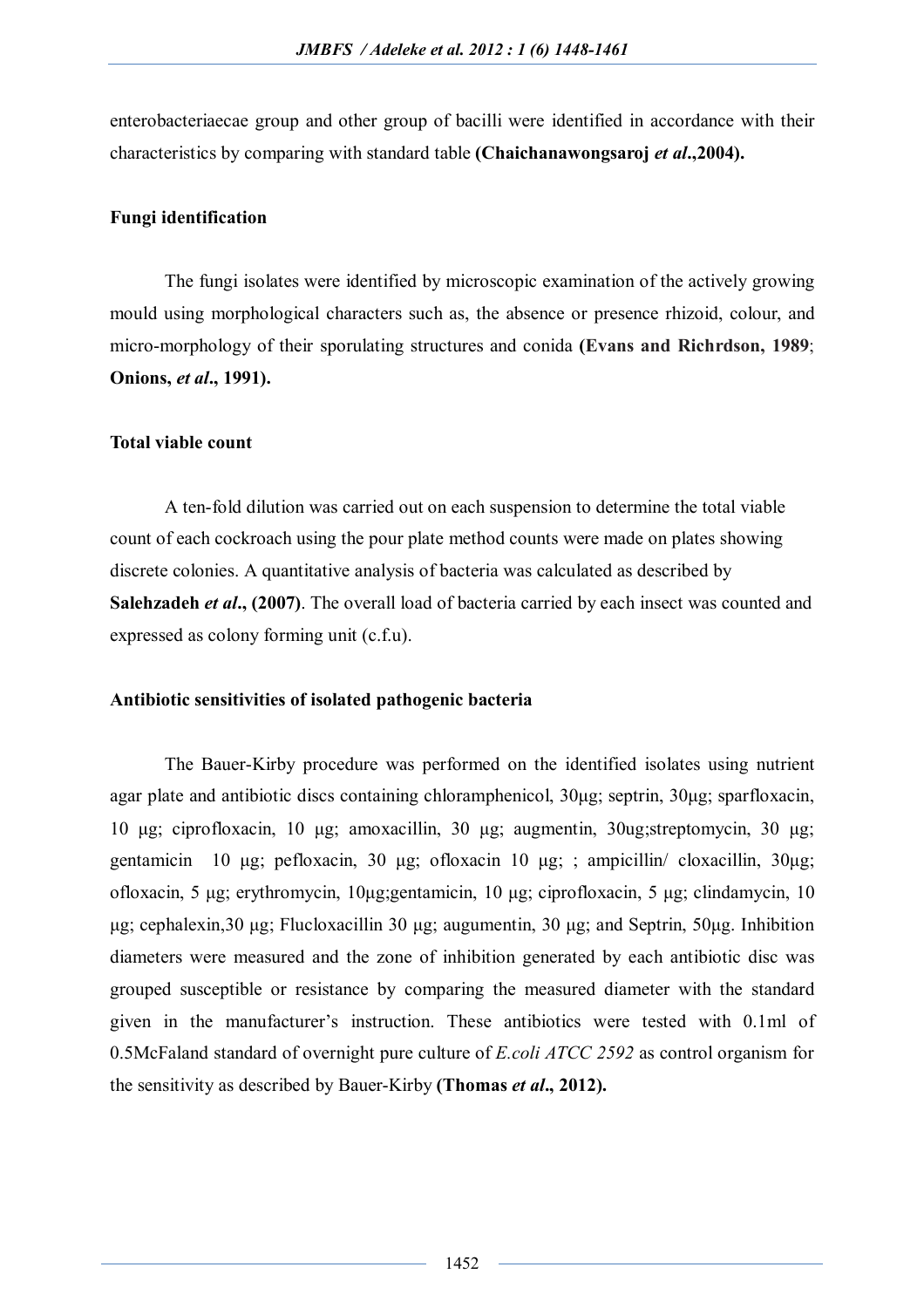#### **Statistical Analysis**

The comparison of data obtained from the feaces and body surface of the cockroaches were analyzed with t-test using SPSS version 16.0.

#### **RESULTS**

The results of the microbial analysis of the feaces and body surfaces of the cockroaches revealed that the body surface of all the cockroaches caught at both hospitals and residential areas were positive for microorganisms while 83.6% and 95.5% of the feaces from residential areas and hospitals were positive respectively (Table 1). The variation in the occurrence of the microorganisms between body surface and feaces was not significant (p>0.05). A total of twenty- three microorganisms namely *Klebsiella aerogenes, Bacillius cereus, Proteus spp, Staphyloccocus aureus, S. saprophyticus, Enteroccocus faecalis, Staphylococus epididermis, E. coli, Listeria monoctogene, Proteus mirabilis, Citrobacter species, Pseudomonas aeruginosa,* Psuedomonas species, *Seretia mensence, Candida albicans, candida spp, Candida spps, Aspergilius spp, A. flavus, A. fumigates, A, Mucor species and Penicilium species* were isolated*.* All the microbial isolates were found in the body surface of the cockroaches while ten of the twenty three isolates were found in the feaces of cockroaches (Table 2). The microbial load of the microorganisms was significantly higher in the isolates from hospital as compared with the residential area  $(p<0.05)$  with the exception of *Canidida* species, *Mucor* and *Penicillium* which had higher or equal microbial load at the residential areas (Table 3).

Tables 4 and 5 present the results of susceptibility of the isolates to the antibiotics. The results revealed that all the isolates from residential area were resistant to more than two antibiotics with the exception of *Proteus* species. Moreover, virtually all the isolates were resistant to Ampicillin while majority were susceptible to Streptomycin. However, all the isolates from hospital vicinity had multiple antibiotic resistance and their susceptibility varies with different antibiotics. Majority of the isolates were resistant to Augumentin, Amoxicillin and Septrin (30 μg).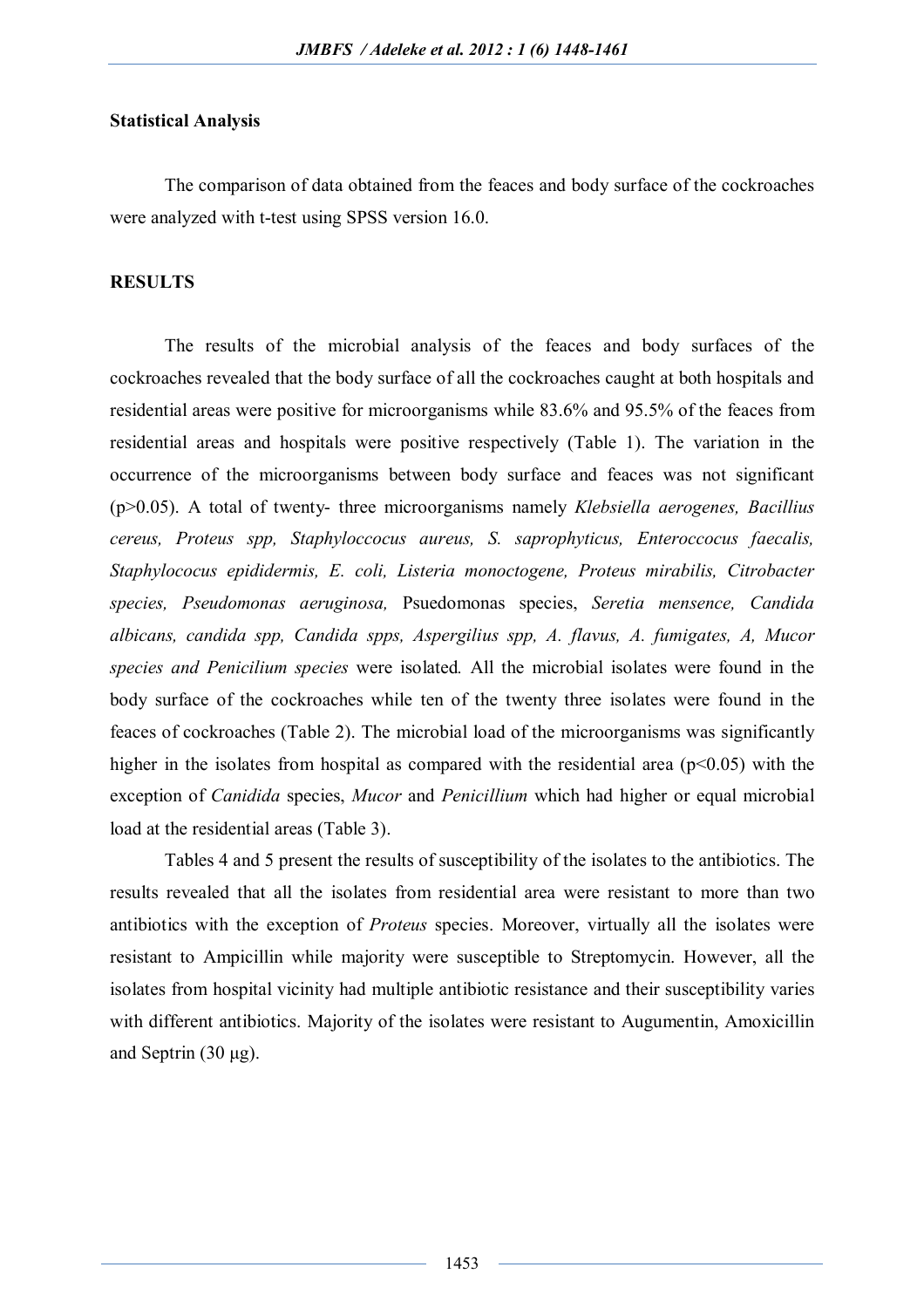| <b>Sources</b> | No of cockroaches examined |                     | No positive $(\% )$ |                     |
|----------------|----------------------------|---------------------|---------------------|---------------------|
|                | <b>Feaces</b>              | <b>Body surface</b> | <b>Feaces</b>       | <b>Body surface</b> |
| Residential    | 55                         | 55                  | 46(83.6)            | 55(100)             |
| Hospital       | 45                         | 45                  | 43 (95.5)           | 45 (100)            |

**Table 1** Occurrence of the microorganisms in the faecal pellets and body surfaces of the cockroaches at the study area

**Table 2** Microbial diversity in the body surfaces and feacal pellets of the cockroaches at the study area

| <b>Name of Isolates</b>      | <b>Feacal pellets</b> | <b>Cockroach surface</b> |
|------------------------------|-----------------------|--------------------------|
|                              |                       |                          |
| <b>Bacteria</b> isolates     |                       |                          |
| Baccillus species            | $^{+}$                | $+$                      |
| Klebsiella aerogenes         | $^{+}$                | $\pm$                    |
| Proteus species              |                       | $^{+}$                   |
| Staphyloccocus aureus        | $+$                   | $+$                      |
| <b>Baccillus</b> cereus      |                       | $^{+}$                   |
| Staphyloccocus saprophyticus |                       | $^{+}$                   |
| Enteroccocus feacalis        | $^{+}$                | $^{+}$                   |
| Staphylococus epididermis    | $^{+}$                | $^{+}$                   |
| Escherichia coli             | $^{+}$                | $^{+}$                   |
| Listeria monoctogenes        | $+$                   |                          |
| Proteus mirabilis            |                       | $^{+}$                   |
| Citrobacter species          |                       | $\boldsymbol{+}$         |
| Psuedomonas species          |                       | $^{+}$                   |
| Psuedomonas aeruginosa       |                       | $^{+}$                   |
| Seretia mensence             |                       | $^{+}$                   |
| <b>Fungi isolates</b>        |                       |                          |
| Candida Spcies               |                       | $\boldsymbol{+}$         |
| Candida albicans             | $^{+}$                | $^{+}$                   |
| Aspergillus flavus           |                       | $^{+}$                   |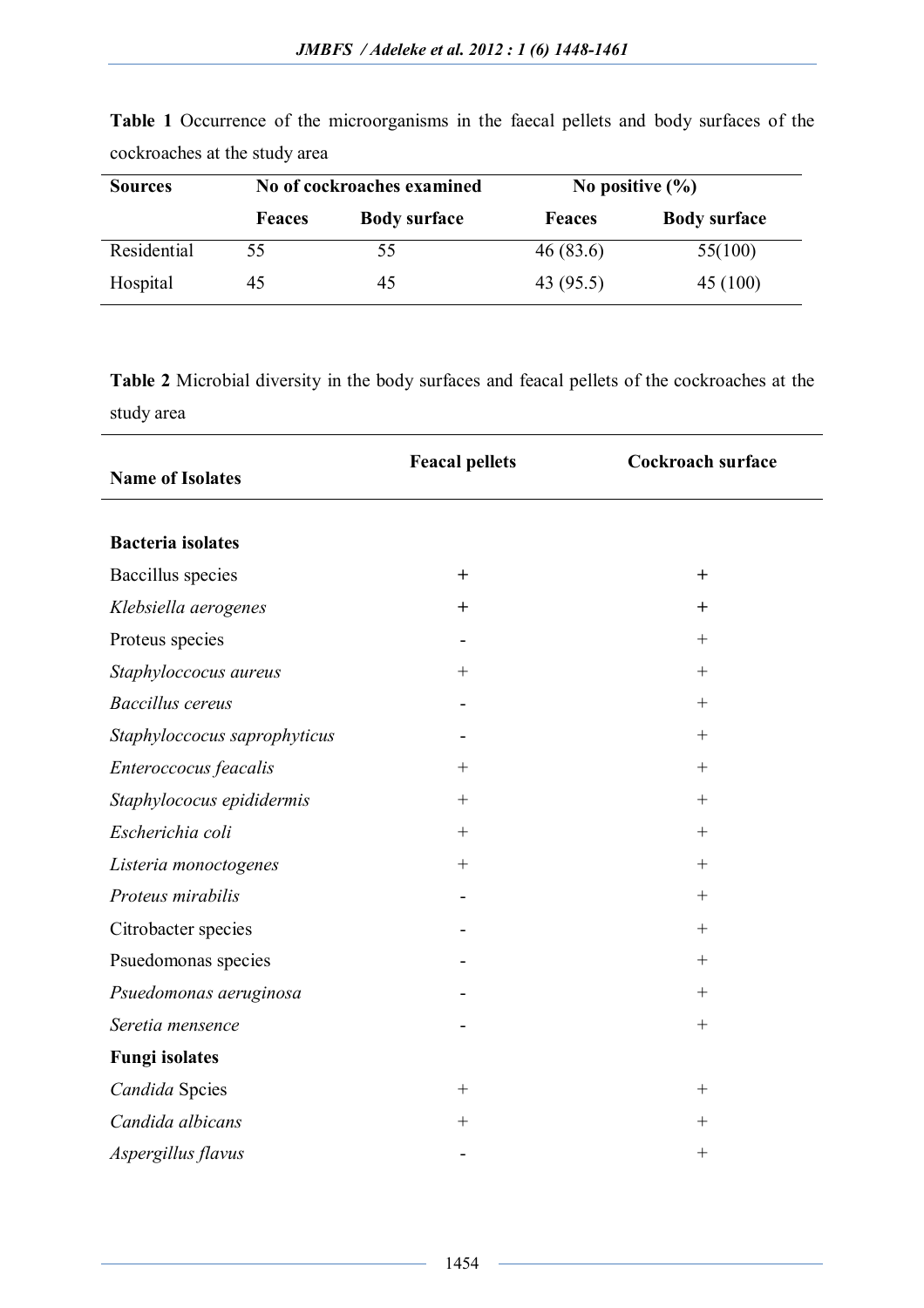| ۰                        | $^{\mathrm{+}}$ |
|--------------------------|-----------------|
|                          | $^{\mathrm{+}}$ |
| $\overline{\phantom{0}}$ | $^{\mathrm{+}}$ |
| -                        | ┿               |
|                          |                 |

- Means absent

+ Means present

**Table 3** Microbial load of bacteria and fungi encountered on the body surfaces and feacal pellets of the cockcroaches

| <b>Organisms</b>        | <b>Residential</b> |                        | Hospital       |                       |
|-------------------------|--------------------|------------------------|----------------|-----------------------|
|                         | No of isolates     | <b>Mean load</b>       | No of isolates | <b>Mean load</b>      |
| <b>Bacillius cereus</b> | 11                 | $12.5x 10^3$           | 6              | $15.5x10^{9}$         |
| E. coli                 | $\overline{4}$     | $12.5x\ 10^6$          | $\overline{2}$ | $12.5x\ 10^7$         |
| Pseudomonas<br>spp      | $\mathbf{1}$       | $1.0 \times 10^4$      | 8              | $12.5x\ 10^7$         |
| Canidida spp            | 5                  | $12.5x10^{10}$         | 3              | $12.5x10^{9}$         |
| Aspergillus             | $\mathbf{1}$       | $1.2 \times 10^{2}$    | $\overline{2}$ | $1.2 \times 10^3$     |
| Mucor                   | $\overline{2}$     | $1.0 \times 10^{1}$    | Not found      |                       |
| Penicillum              | $\mathbf{1}$       | $1.2 \times 10^2$      | $\mathbf{1}$   | $1.2 \times 10^{2}$   |
| Aerobic spore<br>bearer | 24                 | $15.58 \times 10^{10}$ | 28             | $15.7 \times 10^{11}$ |
| Total coliforms         | 10                 | $12.0 \times 10^7$     | 21             | $12.0 \times 10^{9}$  |
| Standard plate<br>count | 55                 | $12.5 \times 10^5$     | 68             | $12.5 \times 10^6$    |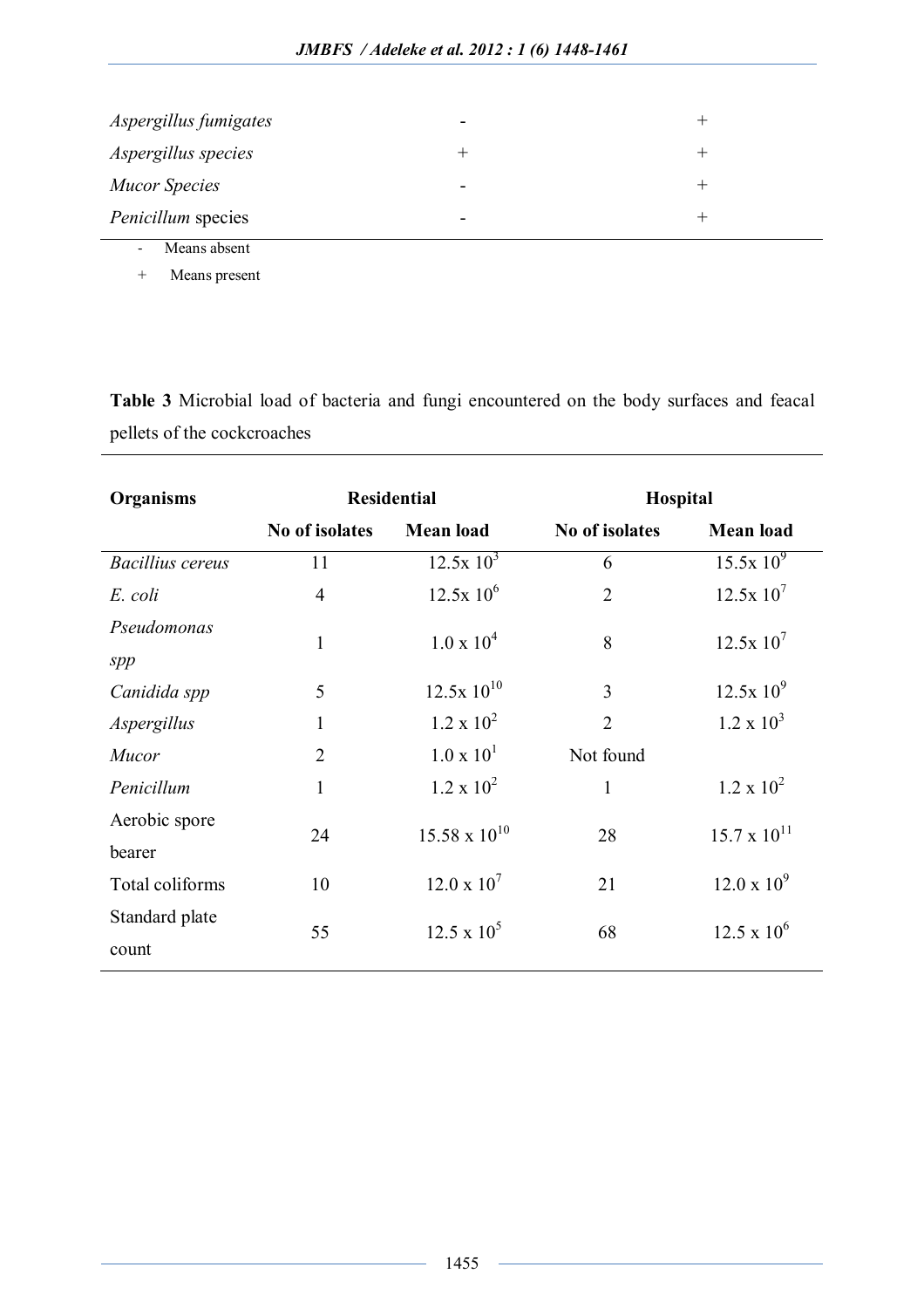| <b>Bacteria</b>        | <b>Gram positive Bacteria Isolates</b> |                        |
|------------------------|----------------------------------------|------------------------|
|                        | <b>Sensitive</b>                       | <b>Resistant</b>       |
|                        |                                        |                        |
| <b>Bacillus</b> spp    | SP, OF, E, AM, CN, AU,                 | S, CO, CH              |
|                        | CPX, PEF                               |                        |
| S.aureus               | OF, CIP, CN, , E                       | FX, AP, CO, AU         |
| Enterococcus faecalis  | OF, CIP, AU, CN,                       | FX, CO, AP, PEF        |
| <b>Bacillus</b> cereus | CIP, GN, OF                            | E, CX, CO, FX, AP, AU  |
| S. saprophyticus       | CIP, CN, OF, E, AU                     | FX, CO, AP             |
| S. epidermidis         | CIP, OF, AU, E, CN                     | CO, AP, FX, CX         |
| Aerobic spore bearer   | GN, CIP, AP                            | AU, E, CO, FX, AP, CD  |
| Listeria monocytogenes | E, CIP, GN                             | CX, CO, CD, AP         |
|                        | Gram Negative Bacteria Isolates        |                        |
| Proteus mirabilis      | OFX, AU, CN, SP, CPX,                  | S, CO                  |
|                        | AM                                     |                        |
| Klebsiella spp         | CO, AU, CIP, AM                        | OF, E, AP              |
| Klebsiella aerogenes   | CO, AU, CIP, AM                        | OF, E, AP              |
| E. coli                | OF, CIP, GEN                           | AU, CO, CD, CX, AP, FX |
| Klebsiella spp         | CPX, SP, CO, S, OFX, PEF               | CN, AU, CH, AM         |
| Citrobacter spp        | CPX, SP, PEF, OFX                      | AM, AU, CN, S, CO, CH  |
| Pseudomonas aeruginosa | PEF, OFX, CPX                          | S, CO, AM, AU, CH      |

**Table 4** Antibiograms of pathogenic bacteria isolated from cockroaches trapped at the residential areas

OF, Ofloxacin (5μg); E, Erythromycin; CIP/CPX, Ciprofloxacin; CD, Clindamycin; GN/CN, Gentamicin; CX, Cephalexin; CO, Septrin (50 μg); AP, Ampicillin/Cloxacillin; FX, Flucloxacillin; AU, Augumentin; SXT Septrin (30 μg); CH, chloramphenicol; SP, sparfloxacin; AM, Amoxicillin; PEF, perfloxacin; OFX, Ofloxacin (10 μg), S, Streptomycin.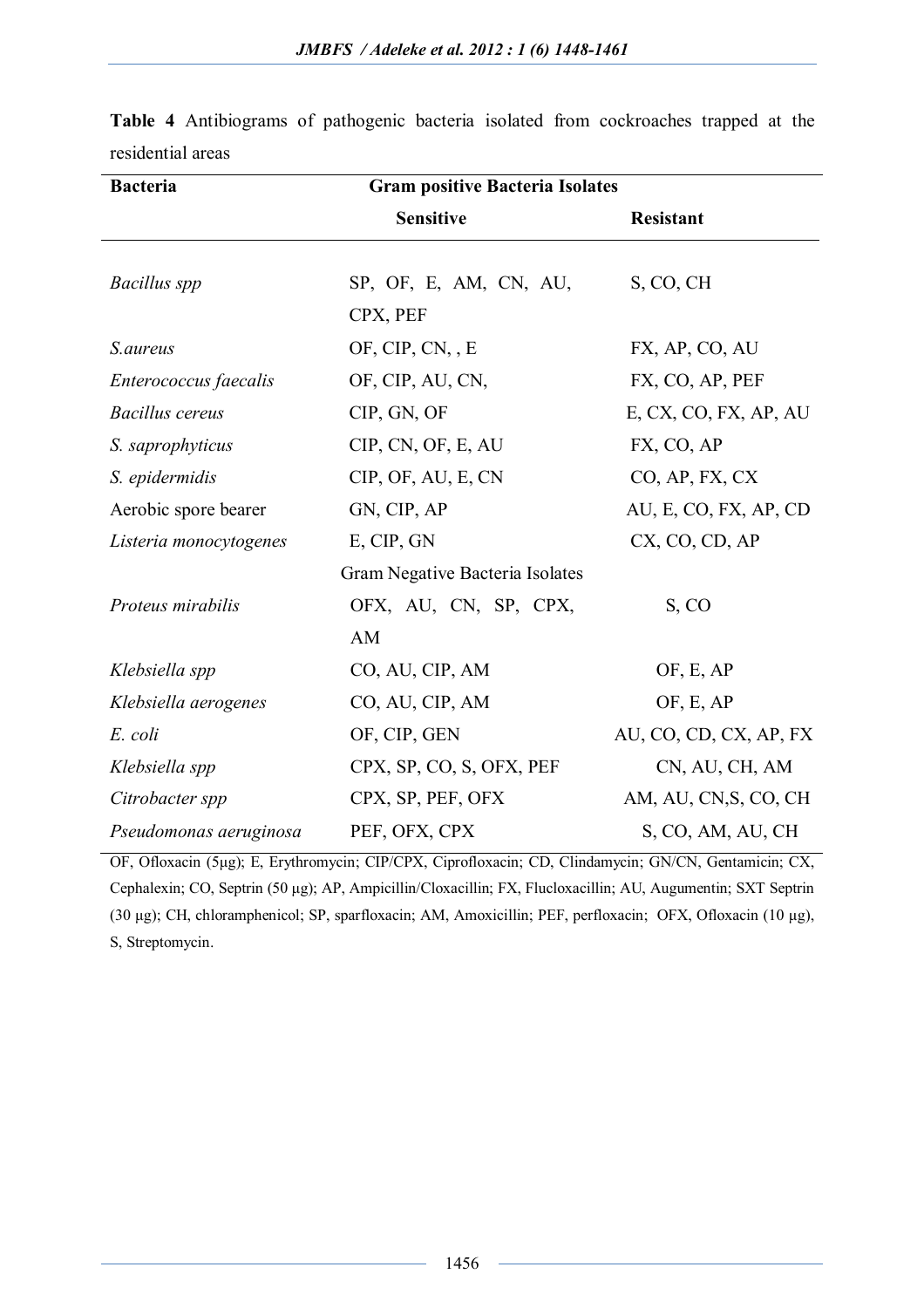| <b>Bacteria</b>        | <b>Gram Positive isolates</b>        |                         |  |
|------------------------|--------------------------------------|-------------------------|--|
|                        | <b>Sensitive</b>                     | <b>Resistant</b>        |  |
| Serratia marcescens    | CPX, SP, PEF, OFX, SP                | CN, SXT, CN, AU, AM, CH |  |
| S. saprophyticus       | PEF, OFX, S, SP, CPX                 | AU, CN, AM, SXT, CH     |  |
| <i>S.aureus</i>        | CN, PEF, OFX, S, SP, CPX             | SXT, AM, AU,CH          |  |
| <i>Bacillus cereus</i> | SP, OFX, PEF, CPX                    | S, AU, AM, SXT, CH, CN  |  |
| Enterococcus faecalis  | OF, E, GN, CD, CX                    | FX, AP, AU              |  |
| Listeria monocytogenes | E, CIP, GN                           | CX, CO, FX, AP, CD      |  |
|                        | Gram Negative isolates               |                         |  |
| Klebsiella spp         | CN, PEF, OFX, CH, SP, AM, AU, SXT, S |                         |  |
|                        | <b>CPX</b>                           |                         |  |
| Klebsiella aerogenes   | S, CN, PEF, CPX                      | SXT, CH, AM, AU         |  |
| Proteus spp            | SP, CPX, AM, CN, PEF, AU, S, SXT, CH |                         |  |
|                        | <b>OFX</b>                           |                         |  |
| E.coli                 | PEF, OFX, S, SP, CPX                 | AU, CN, AM, SXT, CH     |  |
| Pseudomonas aeruginosa | PEF, OFX, CPX                        | S, SXT, AM, AU, CH      |  |
| Citrobacter spp        | CPX, SP, PEF, OFX                    | AM, AU, CN, S, SXT, CH  |  |

**Table 5** Antibiograms of pathogenic bacteria isolated from cockroackes trapped at the hospital vicinity

OF, Ofloxacin (5μg); E, Erythromycin; CIP/CPX, Ciprofloxacin; CD, Clindamycin; GN/CN, Gentamicin; CX, Cephalexin; CO, Septrin (50 μg); AP, Ampicillin/Cloxacillin; FX, Flucloxacillin; AU, Augumentin; SXT Septrin (30 μg); CH, chloramphenicol; SP, sparfloxacin; AM, Amoxicillin; PEF, perfloxacin; OFX, Ofloxacin (10 μg), S, Streptomycin.

# **DISCUSSION**

The present results clearly indicated that nearly all the cockroaches in residential areas and hospital vicinity harboured pathogenic microorganisms. This high prevalence of the microorganisms harboured in the body and feaces of the cockroaches portends public health risks to the people in residential areas and transmission of nosocomial infections in the hospitals at the study area. Most of the bacterial isolated from the cockroaches in the present study are highly pathogenic and have been implicated in many nososocomial and gastroenteric infections (**Tatfeg** *et al***., 2005, Lamiaa** *et al***., 2010).** The isolation of *Candida species* from the cockroaches signifies the contact of the cockroaches with blood stream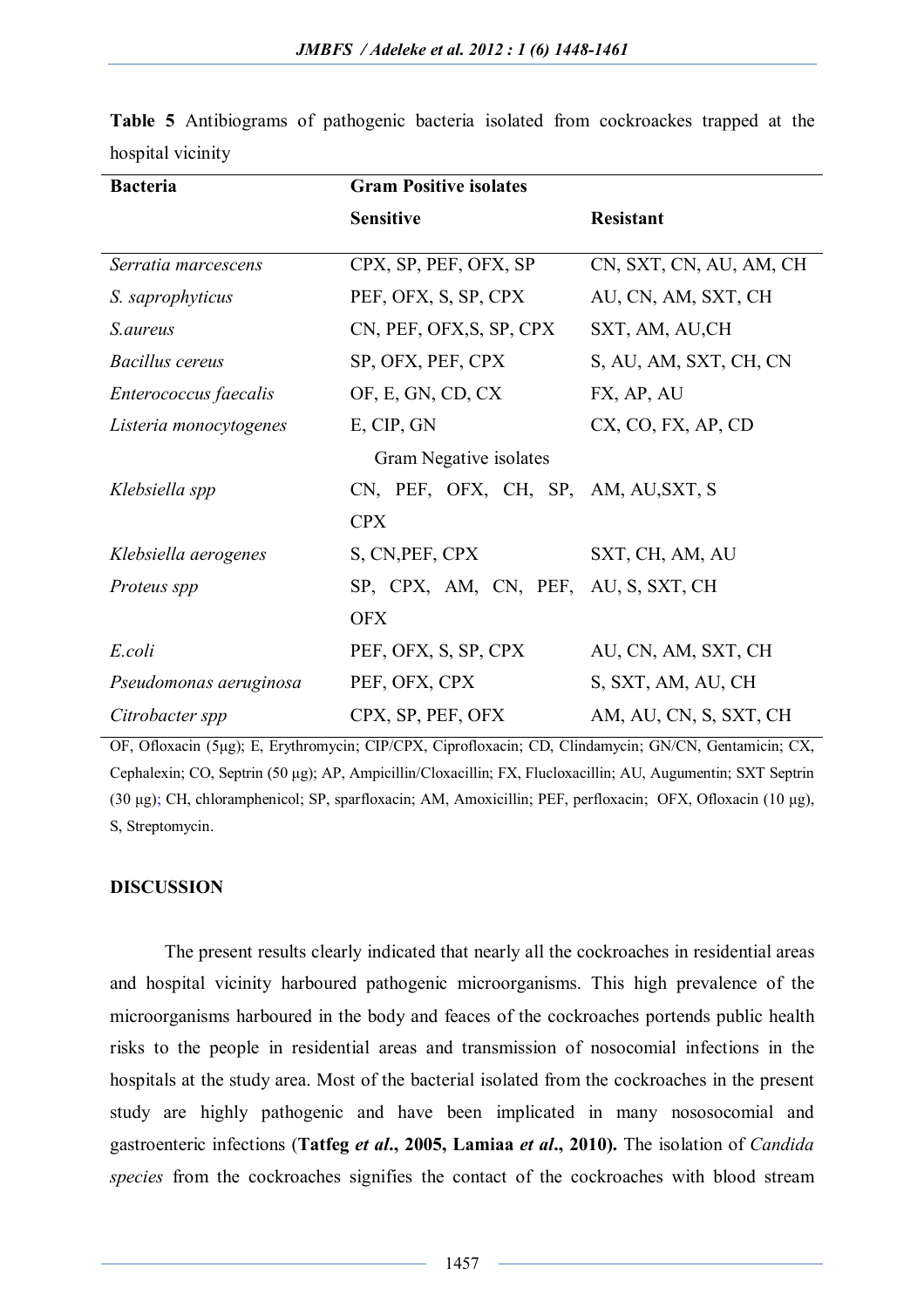infections **(Salehzadeh** *et al.***, 2007)**. The isolation of such fungi from cockroaches in hospital is alarming and could worsen the infection morbidity and mortality in the hospitals, most especially for immune compromised patients who are already overwhelmed by infections **(Hong e***t al.***, 2003)**.

Moreover, the isolation of *A. flavus* from cockroaches in residential areas poses threat when considering the public health importance of this species. *A. flavus* has been known to produce mycotoxins which is one of the leading causes of food poisoning **(Tatfeng** *et al***., 2005; Salehzadeh** *et al* **2007)**. The significant higher distribution of microorganisms and the microbial load in cockroaches from hospitals in comparison with residential areas is in consonance with the previous studies **(Fortedor** *et al***., 1999; Salehzadeh** *et al* **2007)**.

Multiple drug resistance patterns were observed in all the isolates from hospitals and residential areas with the exception of *Proteus* species which showed double resistance in residential area. This observation contradicts the results of **Salehzadeh** *et al* **(2007)** but agrees with report of **Fortedor** *et al***., (1999)**. Though, most of the previous studies have reported the role of cockroaches as vectors of multi-drug resistant bacteria **(Fortedor** *et al***., 1999, Padro**  *et al***., 2002)**, our results in the present study also showed multiple drug resistance in isolates from residential areas. This possibly introduces new dimension to the episode of drug resistant pathogens at the study area, as wide spread and contamination of isolates earlier susceptible to antibiotics could be observed within the shortest time in the metropolis. The above speculation is possible when considering the clustering plan of the residential areas in the metropolis and the unrestricted mode of movement of cockroaches at night **(Pai** *et al***.,** 

## **2003; Pai** *et al***., 2004; Gracyk** *et al***., 2005; Pai** *et al***., 2005)**

The high prevalence of multi-drug resistant pathogens isolated from the cockroaches in residential areas in the present study may be pointing to the fact there has been a prolong drug pressure/ abuse of most of these antibiotics by the residents. Most of the antibiotics which had multiple resistance patterns in the isolates (such as Ampicillin, Augumentin, Amoxicillin and Septrin) were the first choice of antibiotic drugs in Nigeria probably due to the fact that they are cheap **(Ehinmidu, 2003).** These drugs would have been seriously abused by the people due to self-medication and over-dose. In Nigeria, the antibiotic resistance in pathogenic organisms has been reported to be plasmid mediated **(Oleghe** *et al***., 2011)**. While it is acknowledged that the focus of the this study is not geared towards investigating the mechanisms of resistance in the isolates, further studies concentrating on the mechanisms of the resistance may be of valuable information in understanding the origin of resistance observed in the isolates most importantly in the residential areas.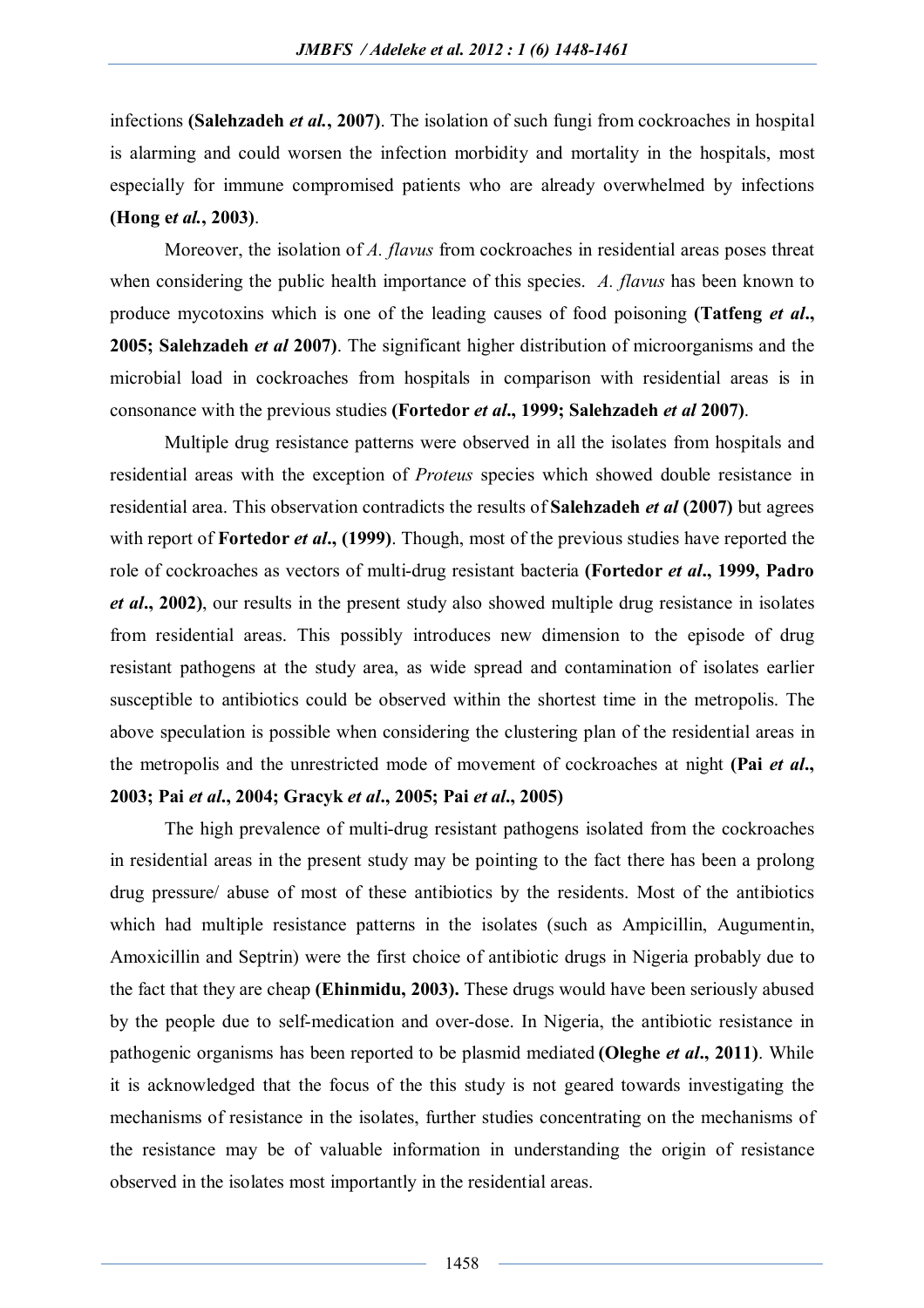# **CONCLUSION**

Our results showed high prevalence of pathogenic organisms in the body and feaces of cockroaches in Osogbo and reported the multiple resistance of the pathogenic bacteria to antibiotics. The multiple resistance of the isolates most importantly, the isolates from residential areas showed that the surveillance on pattern and origin of antimicrobial drug resistance should not be limited to only clinical isolates. It is therefore pertinent to educate the people at the resident areas on the danger inherent in harbouring the cockroaches in residential areas and hospital vicinities at the study area.

**Acknowledgement**:The authors acknowledge the efforts and support of the Management and Staff of Group Diagnostica, Oke-fia Osogbo to the study.

# **REFERENCES**

BARON, E. J. – FINEGOLD, S. M. 1990. Bailey and Scott's diagnostic microbiology,  $7<sup>th</sup>$  ed., In St. Louis: New York 1990, p. 323 – 861.

CHAICHANAWONGSAROJ, N. – VANICHAYATANARAK, K. – PIPATKULLACHAT, T. – POLROJPANYA, M. – SOMKIATCHAROEN, S. 2004. Isolation of gram-negative bacteria from cockroaches trapped from urban environment. In *Southeast Asian Journal of Tropical Medicine and Public Health,* vol. 35, 2004, no.1, p. 681-684.

CLOAREC, A. – RIVAULT, G. – FONTAINE, F. – LEGUYADER, A. 1992. Cockroaches as carriers of bacteria in multifamily dwellings. In *Epidemiology and Infection*, Vol.109, 1992, p. 483–490.

COWAN, S. T – STEEL, J. L. 1975. Manual for the identification of Medical Bacteria,  $2<sup>nd</sup>$ Ed., In Cambridge University Press, England 1975, p. 45-114.

EHINMIDU, J.O. 2003. Antibiotics susceptibility patterns of urine bacteria isolates in Zaria, Nigeria. In *Tropical Journal of Pharmaceutical Research,* vol. 2, 2003, no.2, p. 223-228

EVANS, E. G. V. – RICHRDSON, M. D. 1989. Medical mycology: a practical approach. Oxford University Press: Oxford 1989, 154p.

FORTEDOR, R. – BAREIJER, U. – VERMA, A. 1991. Cockroaches (*Blattella germanica*) as carriers of micro-organisms of medical importance in hospitals. In *Epidemiology and Infection,* vol. 107, 1991, p. 181-187

GRACZYK, T. K. – KNIGHT, R. – TAMANG, L. 2005. Mechanical transmission of human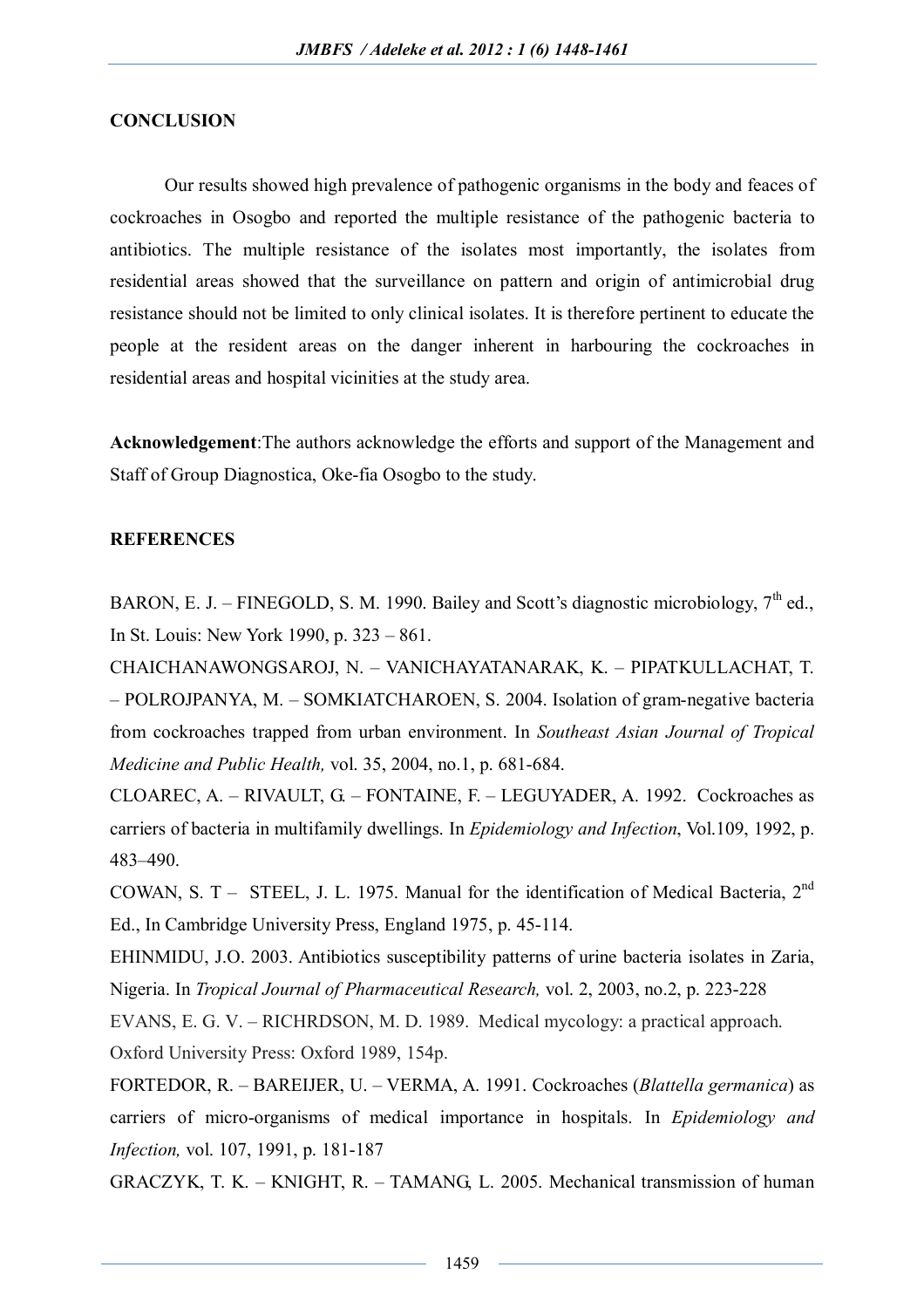protozoan parasites by insects. In *Clinical Microbiology Reviews*, vol. 35, 2005, p. 128–132. HONG, W. – WEN, H. – LIAO, W. 2003. Fungal infection in organ transplant patients. In *Chinise Medecal Journal,* vol. 116, 2003, p. 1421–1425.

LAMIAA, B. – ANTONIO, S. – AMIN, L. – LEBBADI, M. – AARAB, A. – GUTIERREZ, J. 2010. Antibiotic resistance patterns of bacterial strains isolated from *Periplaneta americana*  and *Musca domestica* in Tangier, Morocco. In *Journal of Infection in Developing Countries*, vol. 4, 2010, no. 4, p. 194-201.

OLEGHE, P. O. – ODIMEGWU, D. C. – UDOFIA, E. – ESIMORE, C.O. 2011. Multidrug resistant bacteria isolates recovered from herbal medicinal preparations in Southeastern Setting, Nigeria**.** In *Journal of Rural and Tropical Public Health,* vol. 10, 2011, p. 70-75

ONIONS, A. H. S – ALLSOPP, A. – EGGINS, H. O. W. 1981. Introduction to industrial mycology, Edward Arnold: London 1981 , 389p.

PAI, H. H – KO, Y. C. – CHEN, E. R. 2003. Cockroaches (*Periplaneta americana* and *Blattella germanica*) as potential mechanical disseminators of *Entamoeba histolytica*. In *Acta Tropica,* vol.87, 2003, p. 355–359.

PAI, H. H. – CHEN, W. C. – PENG, C. F. 2004. Cockroaches as potential vectors of nosocomial infections. In *Infection Control and Hospital Epidemiology,* vol. 25, 2004, p. 979– 984.

PAI, H. H. – CHEN, W. C. – PENG, C. F. 2005. Isolation of bacteria with antibiotic resistance from household cockroaches (*Periplaneta americana* and *Blattella germanica*). In *Acta Tropica*, vol. 93, 2005, 259–265.

PRADO, M. A. – PIMENTA, F .C. – HAYASHID, M. – SOUZA, P. R. – PEREIRA, M.S. – GIR, E. 2002. Enterobacteria isolated from cockroaches (*Periplaneta americana*) captured in a Brazilian Hospital. In *Pan Americana Journal of Public Health,* vol. 11, 2002, p. 93–98.

SALEHZADEH, A. – TAVACOL, P. – MAJHUB, H. 2007. Bacteria, fungi and Parasitic contaminants of cockroaches in Public Hospitals of Hamedah, Iran, In *Journal of Vector Borne Dis*eases, vol. 44, 2007, p. 105-110

TACHEBE, J. – ERKU, W. – GERBE-MICHAEL, T. – ASHENAFI, M. 2006. Cockroachassociated food-borne bacteria from hospital and restaurant in Addis Ababa, Ethopia: Distribution and antibiograms. In *Journal of Rural and Tropical Public Health,* vol. 5, 2006, p. 34-41

TATFEG, Y. M. – USUANLE, A. – ORUKPE, A. – DIGBAN, A. K. – OKODUA, A. – OVIASOGIE, F. – TURRAY, A. A. 2005. Mechanical transmission of pathogenic organisms: the role of cockroaches, In *Journal of Vector Borne Diseases*, vol. 42, 2005, p. 129-134